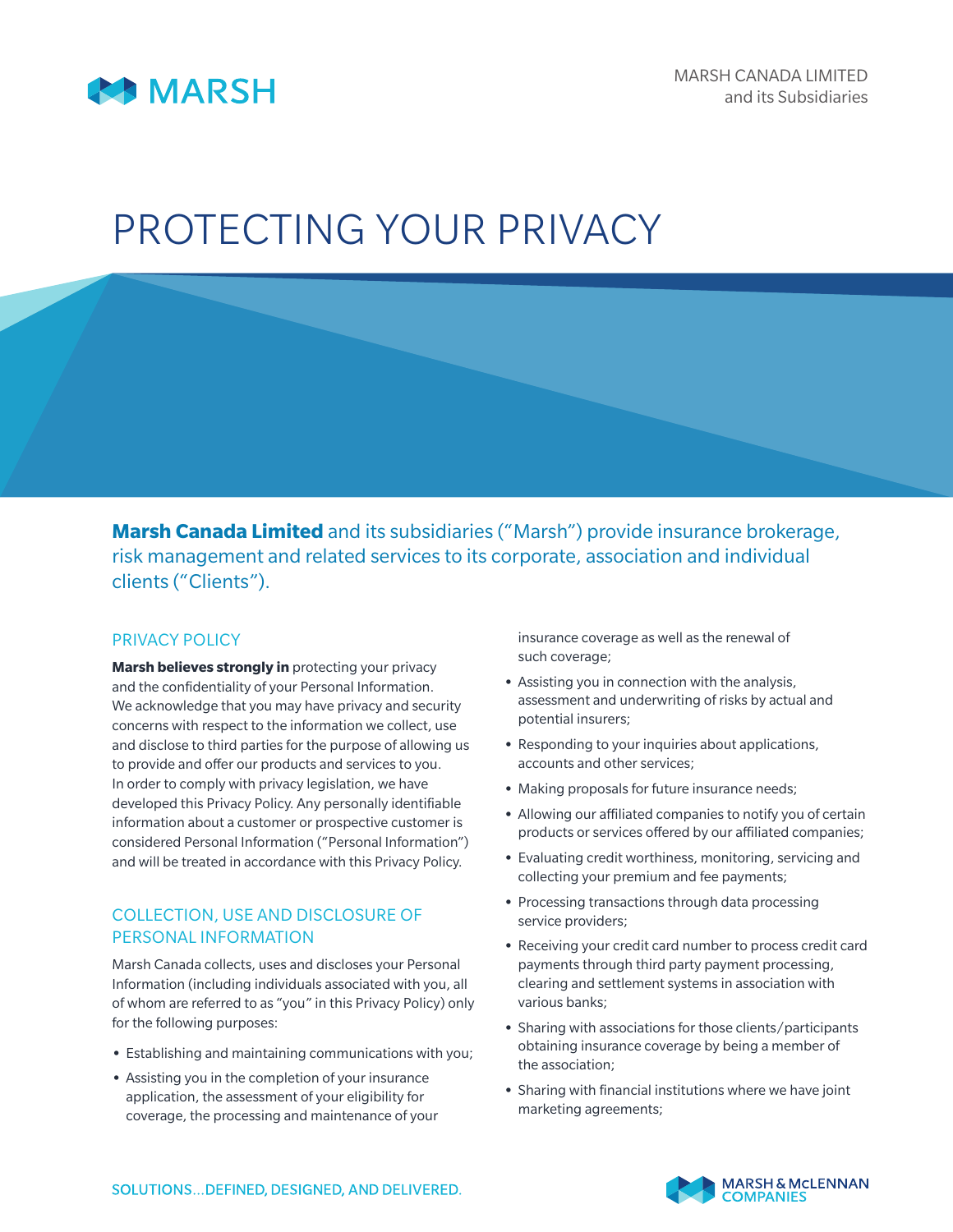- **•** Updating information with credit bureaus;
- **•** Meeting legal, security, processing and regulatory requirements;
- **•** Assisting you in connection with investigations, the settlement and payment of claims, legal, valuation services and in the determination of your eligibility for benefits;
- **•** Detecting (including surveillance) and preventing fraud, suspicious claims or other illegal activities; and
- **•** Compiling statistics for analysis of our business.

### WHAT INFORMATION WE COLLECT

- **•** Information you provide on applications or other forms, which may include your name, address, email address, age, personal identification numbers, credit card numbers, credit records, banking information, payment records, medical and health information, employment and income information;
- **•** Information we acquire from and/or transfer to other persons (such as government agencies, industry associations, auditors, claims adjusters, your insurer and your employer, e.g., data from AUTOPLUS, data from the Insurance Bureau of Canada's Investigative Service's Division and police reports) to verify your identity and the accuracy of the information you have provided;
- **•** Information about you received from Marsh affiliates, insurers, other intermediaries, third party providers and others for underwriting or claims purposes (such as previous insurance and claims history) about our Clients and Participants;
- **•** Information we receive from consumer reporting agencies; and
- **•** We may use various types of Web-based tools to collect personal information that may not be readily apparent to individuals and may include use of automatic tracking software, clickstream data, cookies and clear GIF files.

#### DISCLOSURE OF INFORMATION TO OTHERS

We do not disclose any Personal Information about you to any third parties except as stated in this Privacy Policy and as otherwise permitted by law or authorized by you. We may share this information outside the company in order to process or complete the transaction for which the information was provided or as otherwise authorized by you.

Third parties to whom we disclose information are required by law and/or pursuant to contractual undertakings to keep your Personal Information confidential and secure and to use and disclose it only for purposes that a reasonable person would consider appropriate in the circumstances, in compliance with all applicable federal and provincial legislation, which purposes are as follows:

- **•** To assess eligibility for coverage, process and maintain insurance coverage, renewal of coverage or related products and services—we disclose to the insurance companies, reinsurers, intermediaries or other brokers that make available the coverage;
- **•** To associations for those Clients/Participants obtaining insurance coverage by being a member of the association;
- **•** To notify you or allow our affiliated companies to notify you of certain products or services offered by our affiliated companies;
- **•** For legal, claims settlement and valuation services;
- **•** To update information with credit bureaus and insurance reporting agencies;
- **•** To process transactions through data processing service providers;
- **•** If the information is a credit card number, to process credit card payments—through third party payment processing, clearing and settlement systems in association with various banks; and
- **•** To other financial institutions with whom we have joint marketing agreements.

If required or permitted to do so by law, we will disclose your Personal Information to third parties without obtaining your prior approval or providing you with notice thereof. In that connection, because a number of the service providers we use are located outside Canada, including certain Marsh affiliates, your Personal Information may be processed and stored outside Canada, and foreign governments, courts or law enforcement or regulatory agencies may be able to obtain disclosure of your Personal Information under foreign laws.

In this Privacy Policy, the purposes identified above and in "Collection, Use and Disclosure of Personal Information" will be referred to as the "Identified Purposes."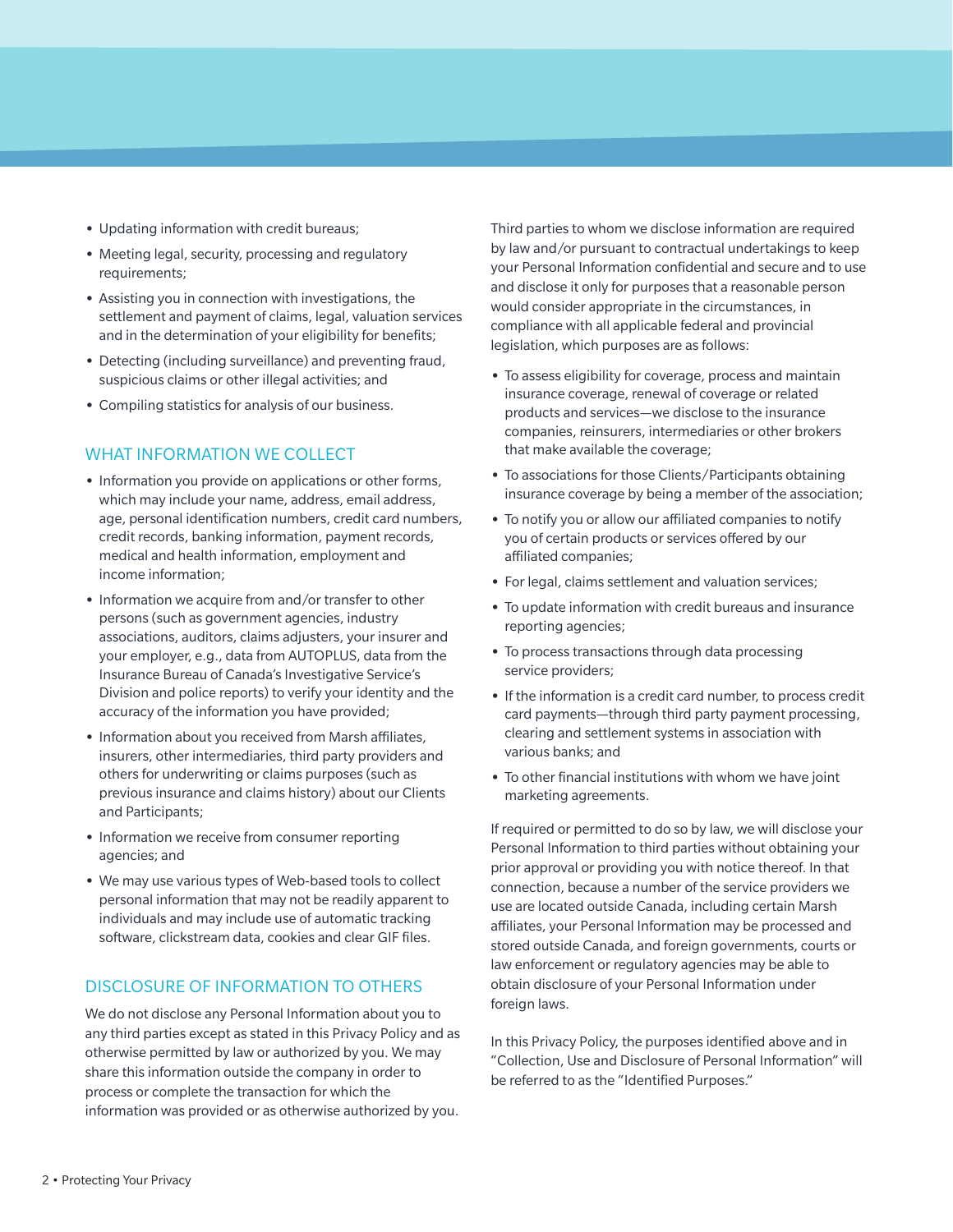# CONSENT

Your knowledge of and consent to Marsh's collection, use and disclosure of your Personal Information is critical. We rely on the following actions by you as indications of your consent to our existing and future Personal Information practices:

- **•** Your voluntary provision of Personal Information to us directly or through another insurance broker or representative or your employer for the purpose of acquiring an insurance contract or related service or product (including information previously provided to Marsh);
- **•** Your express consent or acknowledgement contained within a written, verbal or electronic application or claims process; and
- **•** Your verbal consent solicited by Marsh (or our agent) for a specified purpose.

Your consent may be given through your authorized representative such as a legal guardian, agent or holder of a power of attorney.

Subject to certain legal or contractual restrictions and reasonable notice, you may withdraw this consent at any time. Marsh will inform you of the consequences of withdrawing your consent. **In some cases, refusing to provide certain Personal Information or withdrawing consent** for Marsh to collect, use or disclose your Personal Information **could mean that we cannot obtain insurance coverage or other requested products, services or information for you.**

**If you wish to withdraw your consent please refer to the Questions or to Withdraw Consent section below.**

#### LIMITING COLLECTION AND RETENTION OF PERSONAL INFORMATION

**Marsh** will only collect, use or disclose Personal Information that is necessary for the Identified Purposes or as permitted by law. If we require Personal Information for any other purpose, you will be notified of the new purpose, and subject to your consent, that new purpose will become an Identified Purpose.

Marsh will collect Personal Information only by fair and lawful means. We will retain Personal Information only as long as necessary for the fulfilment of the Identified Purposes.

#### **SAFEGUARDS**

We restrict access within our organization to Personal Information about Clients and Participants to those employees of ours and our affiliates who need to know that information in order to provide products or services to our Clients and Participants. We have in place physical, electronic and procedural safeguards appropriate to the sensitivity of the information we maintain regarding Clients and Participants. Safeguards will vary depending on the sensitivity, format, location, amount, distribution and storage of the Personal Information. Marsh uses 128-bit secure socket layer ("SSL") encryption to provide its customers with confidence in transmitting Personal Information to Marsh.

# ACCURACY, ACCOUNTABILITY, OPENNESS AND CUSTOMER ACCESS

Our knowing about changes to some of your Personal Information (e.g. insured location address) may be key to providing continued coverage of insurance. **Please keep us informed of changes to your Personal Information.**

A copy of this Privacy Policy (and any significant changes) can be obtained from our Web site at www.marsh.ca. Marsh is responsible for all Personal Information under its control and has designated a Chief Privacy Officer who is accountable to Senior Management for Marsh's compliance with this Privacy Policy.

#### QUESTIONS OR TO WITHDRAW CONSENT

To secure your Personal Information, Marsh does not provide online access to its customers to view or amend Personal Information in its database. You have the right to access your Personal Information and request rectification of any Personal Information in the file that may be obsolete, incomplete or incorrect.